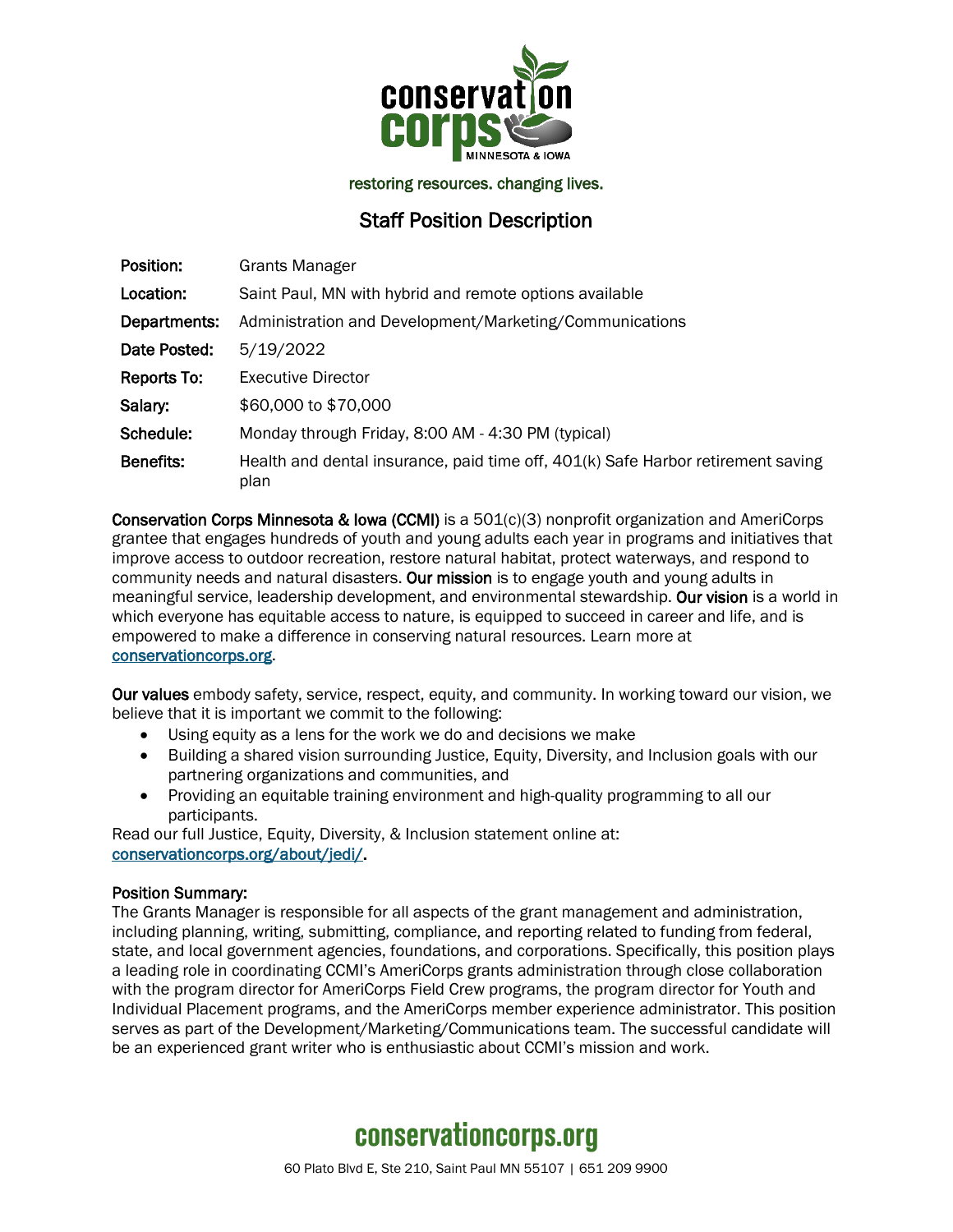### Key Responsibilities:

- Lead grant proposal development, writing, and submission.
- Serves as the organization representative and administrator for all AmeriCorps grants.
- Work with AmeriCorps program staff to ensure compliance with AmeriCorps grant requirements for member enrollment, management, and exit, interpret and communicate AmeriCorps policy updates internally across all Corps programs.
- Conduct prospect research to proactively identify funding opportunities aligned with the mission and priorities of CCMI.
- Collaborate with program staff and other stakeholders, convene groups to innovate and develop program designs and proposals, and promote partnerships that align funder opportunities with CCMI strategic priorities and objectives.
- Research and seek input from stakeholders, community partners, and other external sources to promote new opportunities for partnership, test and assess new program ideas, and help foster sound, need-based validation for new grant proposals.
- Oversee the development of grant applications and proposals, facilitate teams through the grant development process, create grant budgets, and complete steps to determine financial requirements.
- Design performance measures, identify targets, and ensure valid data collection methods.
- Support program evaluation planning, design, and coordination with third-party evaluators as needed.
- Assist in the development of program theories of change and outcome indicators.
- Provide stewardship of funding awarded by overseeing the process to ensure grant compliance and accurate/timely reporting, including outcomes measurement and fiscal management.
- Maintain ongoing, positive relationships with institutional donors, including grant programs in conjunction with program directors and the executive director.
- Track and report progress toward programmatic outcomes and goals in accordance with requirements and schedules set forth in grantor agreements, communicate data collection needs to program and administrative staff, and coordinate financial requests and reporting with finance/accounting staff.
- Develop and maintain an annual grants work plan, including a schedule for grant proposal deadlines, reports, and compliance, and manage practices and systems to ensure compliance with grant requirements.

### Qualifications:

- Bachelor's degree or equivalent in business management, communications, natural resources, youth development, or a related field, and/or
- 4 to 5 years of experience developing, writing, administering, and/or managing compliance for federal, state, or local grants in a nonprofit or public sector environment.
- Experience writing federal or state government grants
- Considerable knowledge of AmeriCorps programming, policies, and procedures
- Experience developing and administering grants, collaborating across teams, within a multidisciplinary program environment.
- Adept with grant development, including proposal writing, report writing, and management
- Excellent written and verbal communication skills
- Skilled in developing program logic models, performance measures, and evaluation plans
- Detailed-oriented, critical thinker, and methodical project manager
- Strong background in cross-functional collaboration, problem-solving, group facilitation, and project management skills
- Ability to work within firm deadlines

# conservationcorps.org